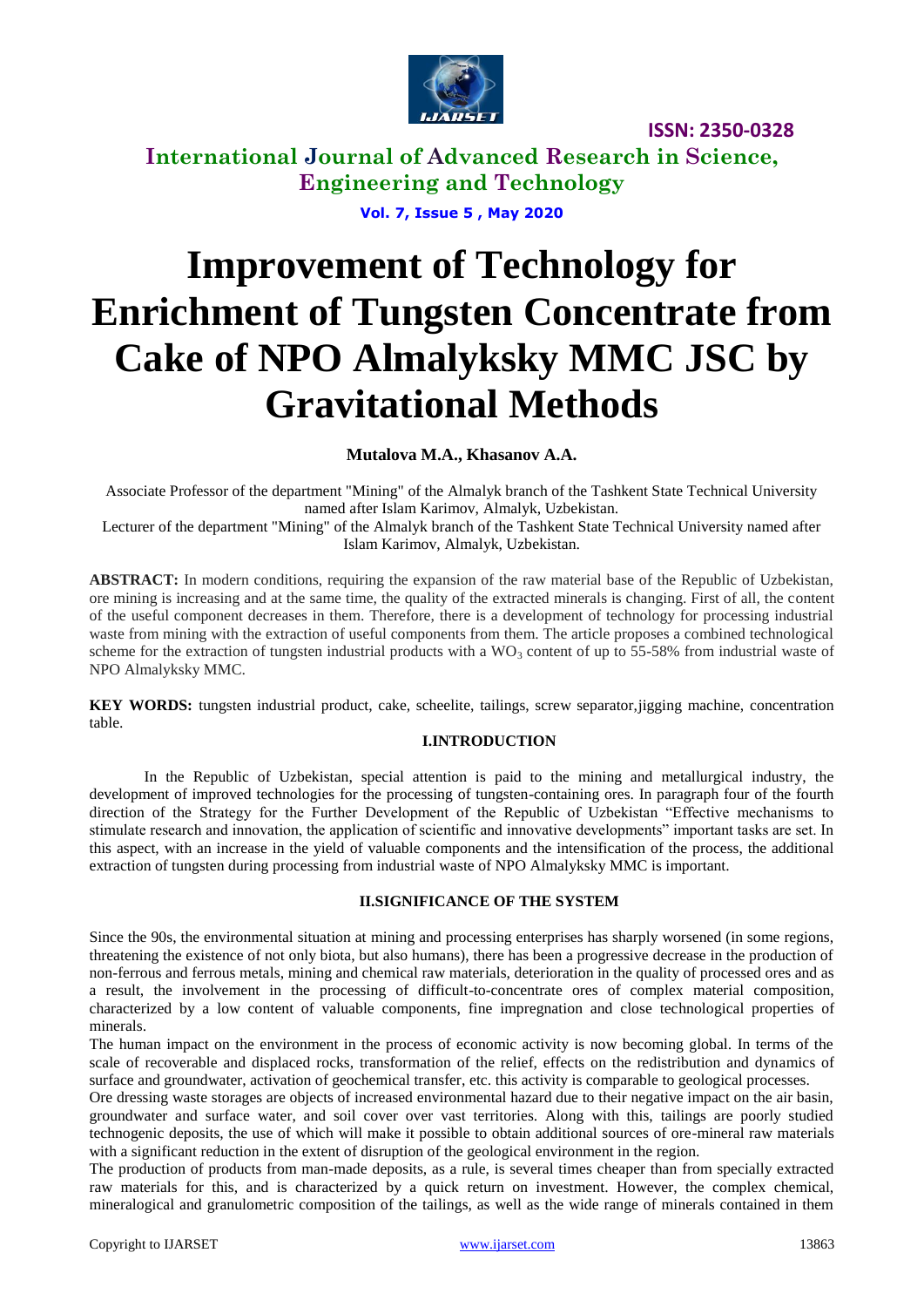

### **International Journal of Advanced Research in Science, Engineering and Technology**

#### **Vol. 7, Issue 5 , May 2020**

make it difficult to calculate the total economic effect of their processing and determine an individual approach to the assessment of each tailings.

#### **III. LITERATURE SURVEY**

The generalization of the experience of leading enterprises in the processing of industrial wastes plays an important role in the problem of creating improved non-waste technology in non-ferrous metallurgy.

In the field of the use of ore concentration wastes, the most important is a detailed mineralogical and technological study of each specific, individual technogenic deposit, the results of which will allow developing an effective and environmentally friendly technology for the industrial development of an additional source of ore-mineral raw materials.

When solving the formulated problems, the following research methods were used: spectral, optical, chemical, mineralogical, phase, gravitational and flotation methods for analyzing the material composition and technological properties of the initial mineral raw materials and enrichment products.

Mineral processing is accompanied by the receipt of a large amount of waste, a significant part of which is still not used, is stored in dumps, storages, and settling tanks. Such wastes include flotation tails. Huge reserves of useful components are contained in industrial waste arising from the extraction, enrichment and processing of products of enrichment of ores of non-ferrous and rare metals.

In the tails of the NPO Almalyksky MMC, the proportion of unrecovered components of their amount in the source ore is respectively %: WO<sub>3</sub>-0,05-1,5%; SiO<sub>3</sub> – 38-45%; Al<sub>2</sub>O<sub>3</sub> -5-8%; CaO -17-30%, K<sub>2</sub>O -1,2%; P- 0,04-0,06%; Fe- 5-12%; Co-14-18%; S-1%.



**Fig. 1 The share of unrecovered components in the cakes of NPO Almalyk MMC.**

To a lesser degree, associated components are recovered in the processing of complex ores. The technology for processing technogenic wastes of NPO Almalyksky MMC is selected depending on their composition and physicochemical properties. Scheelite is the main mineral of tungsten ores. Common satellites of tungsten minerals in deposits are cassiterite, molybdenite, bismuth shine, native bismuth, chalcopyrite, arsenopyrite, galena, and others. Hazardous impurities include manganese oxides, silicic acid, phosphorus, sulfur, arsenic, tin, copper, molybdenum, etc.

#### **IV. METHODOLOGY**

For research, samples were taken from the cake of the NGO Almalyksky MMC JSC and chemical analysis of the samples was carried out in the Central analytical laboratory of Almalyksky MMC JSC. The particle size distribution of the cake was determined using the method of analysis of particle size distribution by laser diffraction (Cilas). Chemical and mineralogical analyzes of slurry field samples of the Scientific and Production Association "Rare Metals and Hard Alloys" have been performed.

The first stage of the research was the analysis of samples of technological solutions taken from different sites of NPO Almalyksky MMC and a complete analysis was carried out by atomic absorption method using an ISP-MS device.

Method for complex processing of tungsten-containing ore dressing tailings, including their classification into fine and coarse fractions, helical fine fraction separation to obtain a tungsten product, sulfide-containing product and secondary dump tailings, characterized in that the tungsten product obtained after helical separation is subjected to purification on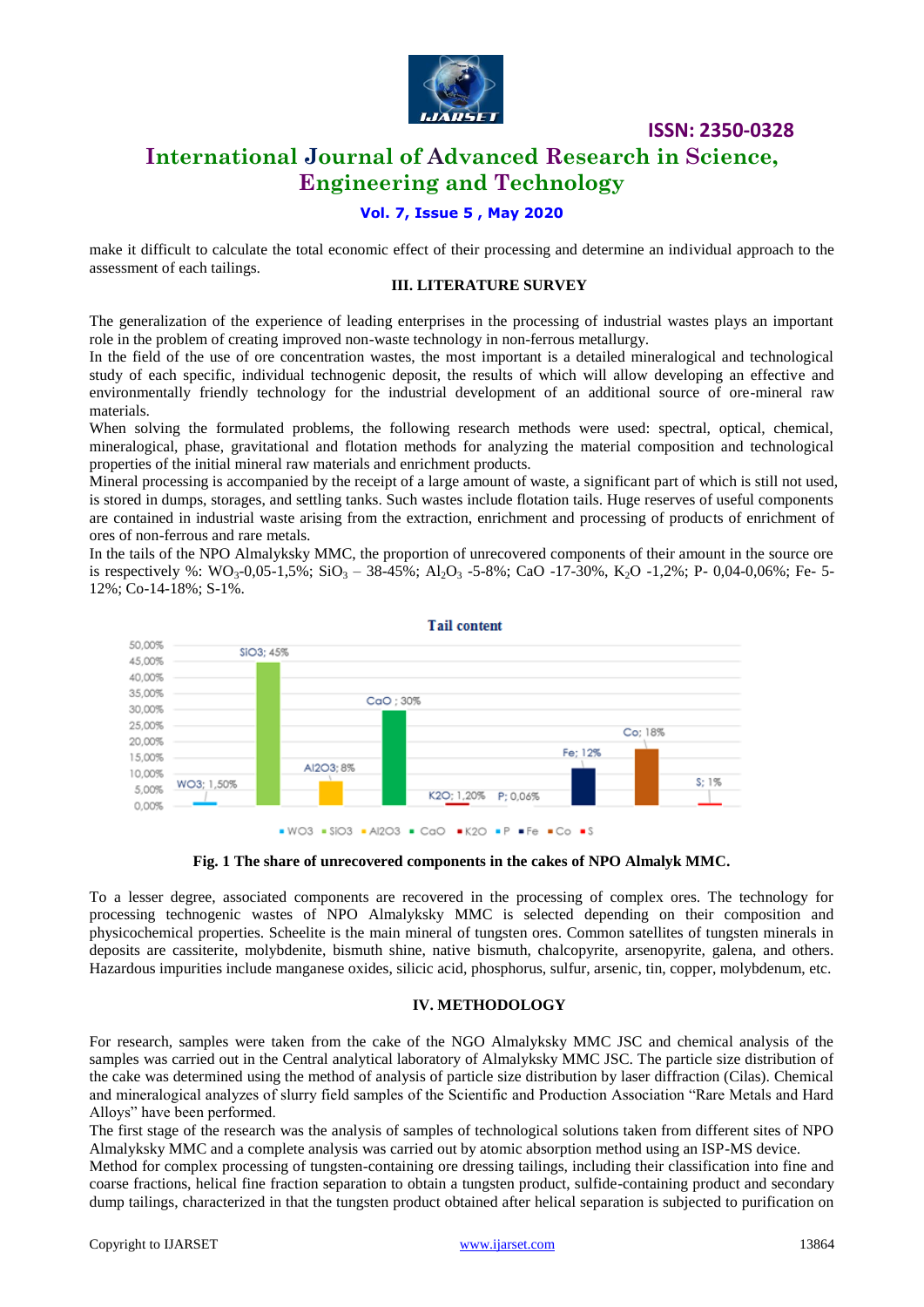

# **International Journal of Advanced Research in Science, Engineering and Technology**

#### **Vol. 7, Issue 5 , May 2020**

a screw separator to obtain a rough tungsten concentrate. The resulting draft tungsten concentrate is refined on the concentration tables to obtain gravity tungsten concentrate.

To carry out large-scale laboratory experiments on the extraction of tungsten by-product from cake, samples were taken that were subjected to sieve analysis. The weight of each sample is 50 kg. The distribution of the useful component by size classes was studied.

For the experiments, weighed portions with a total weight of 500 kg were prepared, which were carefully averaged. Then, 10 samples of the cake of the NPO Almalyk MMC JSC weighing 50 kg were prepared. The proposed technological scheme of cake enrichment by the gravitational method consists of the following processes: pulp preparation, enrichment on a screw separator, the separator concentrate is enriched on a concentration table and sent for cleaning. The result was a tungsten intermediate containing  $10-12\%$  WO<sub>3</sub>.

The second series of experiments with a weight of 50 kg each was carried out in the following order: pulp preparation, enrichment on a jigging machine, jigging concentrate after re-cleaning is sent to a concentration table. The resulting concentrate after purification is handed over to the chem. laboratory for analysis. In experiments carried out in an open cycle by the gravitational method, intermediate products containing 29-35% WO<sub>3</sub> with an extraction of 41-50% were obtained.

The effect of cleaning operations and agitation of the resulting product with hydrochloric acid was studied. According to the results of chemical analysis, we can conclude that after two cleaning operations and agitation of the obtained concentrate with hydrochloric acid, the content of WO3 increased by 2-3%, the extraction of WO<sub>3</sub> increased by 3-4%.

We consider the enrichment of the cake of NPO Almalyksky MMC JSC on a screw separator with re-cleaning and on a concentration table with two re-cleaning to be ineffective.

The most effective method of cake enrichment is the gravity method of enrichment — including enrichment on a jigging machine with cleaning and control jigging, then enrichment on a concentration table, preferably with two



cleanings. It was found that by enriching the cake at the NPO Almalyksky MMC, one can obtain high-quality tungsten concentrate containing  $55-56\%$  WO<sub>3</sub>.

#### **Fig.№ 2. The technological scheme of enrichment of cake of NPO Almalyksky MMC JSC by the gravitational method in an open cycle.**

The following experiment was carried out with the cake of the NPO Almalyksky MMC JSC in an open cycle by the gravitational method: on a jigging machine.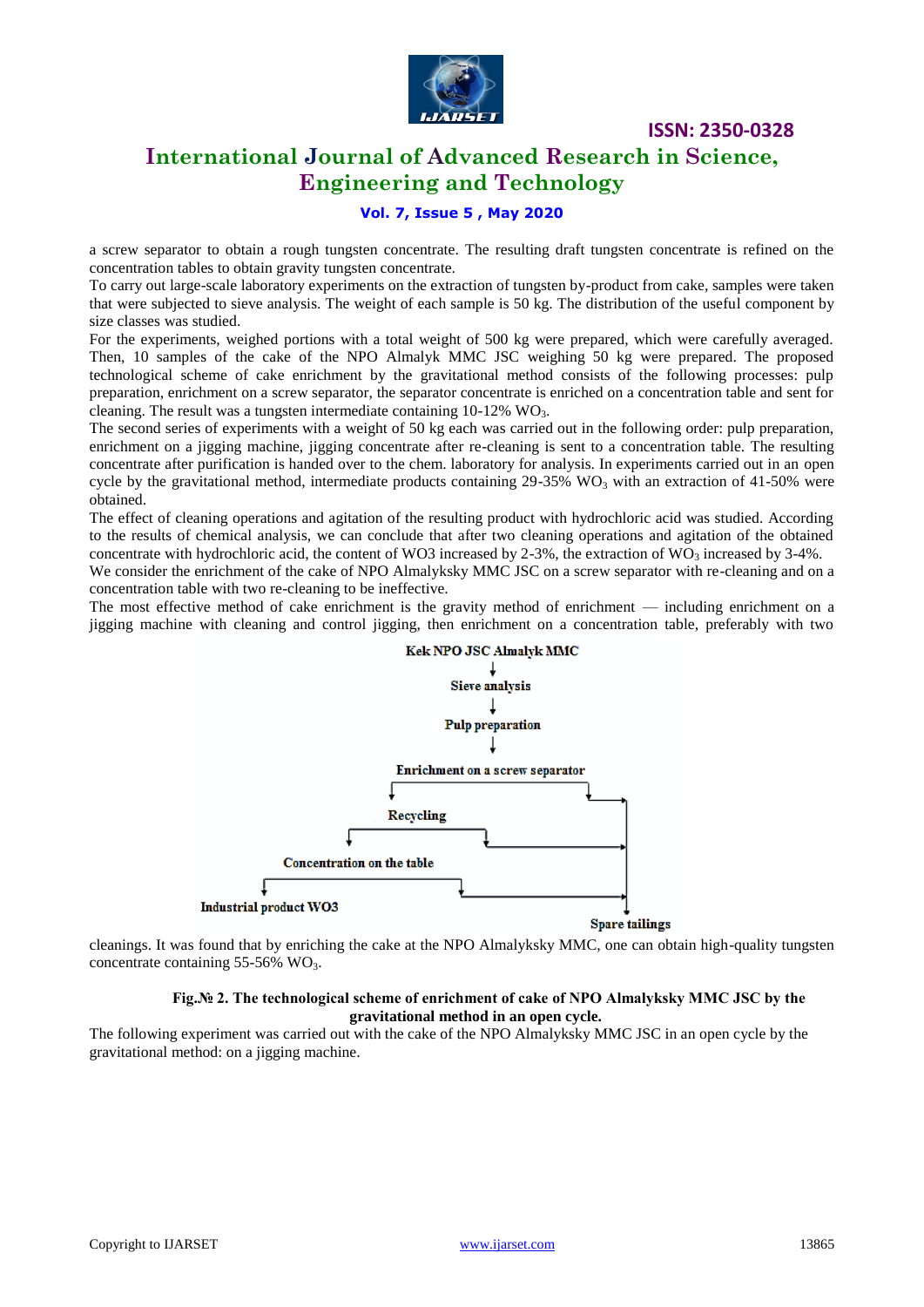

# **International Journal of Advanced Research in Science, Engineering and Technology**

**ISSN: 2350-0328**

#### **Vol. 7, Issue 5 , May 2020**



#### **Fig. 3. Technological scheme of enrichment of cake NPO JSC "Almalyk MMC" in an open cycle by the gravitational method.**

Thus, from a comparison of the gravitational method of enriching the cake of the NPO Almalyksky MMC JSC, we can assume that the effective method is the gravitational method of enrichment, which includes the process of deposition with cleaning and enrichment on a concentration table with two cleanings.

The advantage of this method in comparison with the combined method is ease of maintenance, low equipment costs and the production of high-quality tungsten concentrate.

Considering the complexity and high cost of the complex technology of cake enrichment, it can be considered that the gravitational method of cake enrichment in an open cycle on a jigging machine with a scrubbing and on a concentration table with two scrubbing is more acceptable. The technological scheme is shown in Fig. 4.



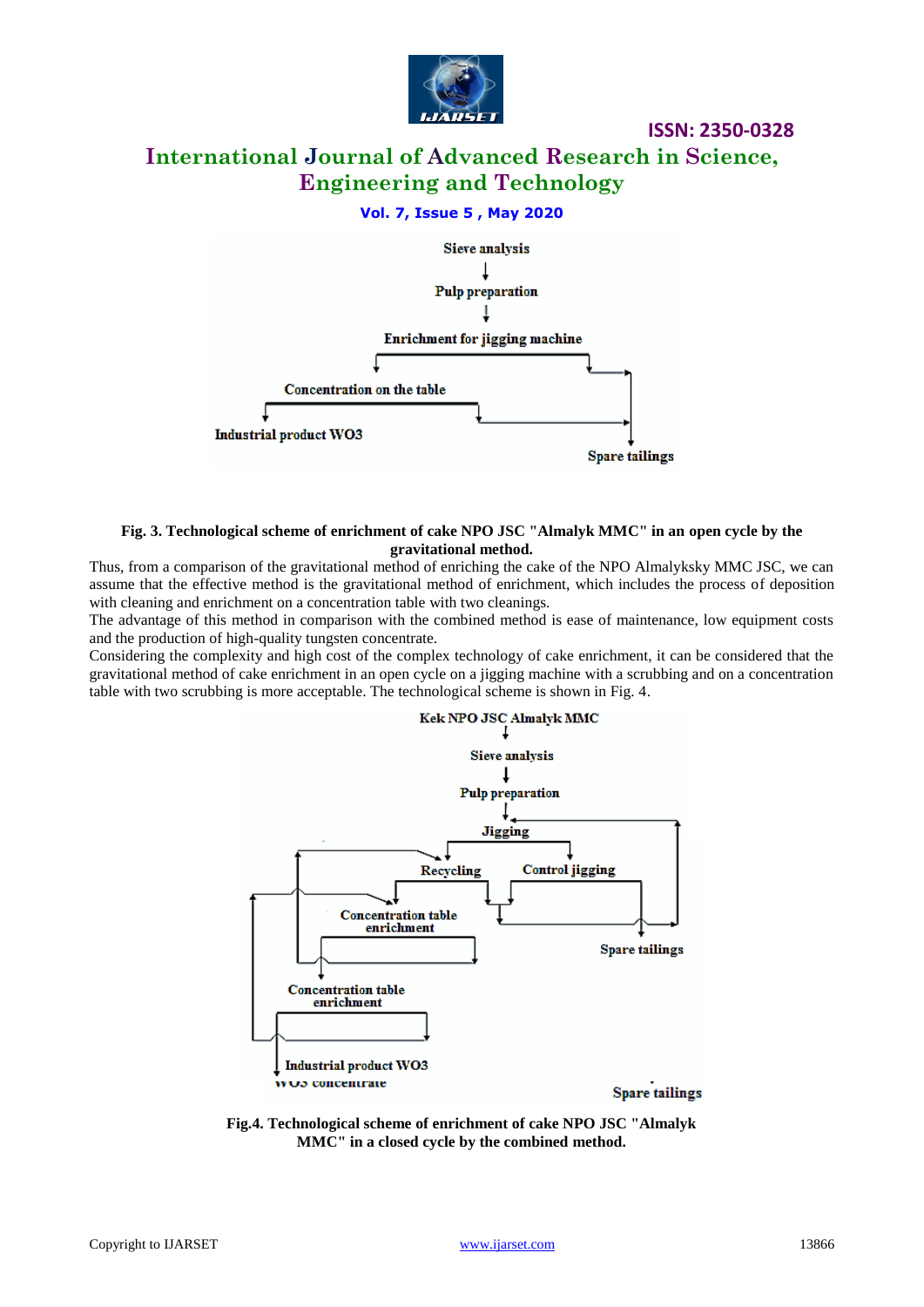

# **International Journal of Advanced Research in Science, Engineering and Technology**

#### **Vol. 7, Issue 5 , May 2020**

#### **V. EXPERIMENTALRESULTS**

Thus, in accordance with the recommended technological scheme for enrichment of NGOs, Almalyksky MMC JSC by the gravity method on a jigging machine, 55.8% WO3 with 89.3% recovery is contained on the concentration table with the obtained tungsten concentrate.

|             |                  | Results cake enrichment gravitational method Table 1. |                    |                     |
|-------------|------------------|-------------------------------------------------------|--------------------|---------------------|
| $N_2$       | Product name     | Output%                                               | Content $WO_3$ , % | Extraction $WO_3$ % |
| $\mathbf I$ | Tungsten product | 2,29                                                  | 49,48              | 87,4                |
|             | Tails            | 97,71                                                 | 0,43               | 12,6                |
|             | Source product   | 100,0                                                 | 1,3                | 100,0               |
| $\rm II$    | Tungsten product | 2,61                                                  | 41,56              | 86,7                |
|             | Tails            | 97,39                                                 | 0,51               | 13,3                |
|             | Source product   | 100,0                                                 | 1,25               | 100,0               |
| Ш           | Tungsten product | 2,85                                                  | 32,12              | 78,9                |
|             | Tails            | 97,15                                                 | 0,37               | 21,1                |
|             | Source product   | 100,0                                                 | 1,16               | 100,0               |
| IV          | Tungsten product | 2,85                                                  | 29,6               | 77,4                |
|             | Tails            | 97,15                                                 | 0,32               | 22,6                |
|             | Source product   | 100,0                                                 | 1,09               | 100,0               |
| V           | Tungsten product | 2,67                                                  | 27,8               | 74,2                |
|             | Tails            | 97,33                                                 | 0,26               | 25,8                |
|             | Source product   | 100,0                                                 | 1,0                | 100,0               |
| VI          | Tungsten product | 2,4                                                   | 55,8               | 89,3                |
|             | Tails            | 97,6                                                  | 0,36               | 10,7                |
|             | Source product   | 100,0                                                 | 1,5                | 100,0               |

The WO3 content in the concentrate was 49.48-55.8%, recovery 87.4-89.3%. After sieve analysis, the tailings (cake) of the NPO Almalyksky MMC JSC are enriched according to the recommended technological scheme on the MOD-0.2 jigging machine, the jigging concentrate is sent to the concentration table. Tails go to the dump. The concentration table concentrate is sent for cleaning. When enriching the cake, NPO Almalyksky MMC JSC on a screw separator and on a concentration table, and after cleaning, prom. a product containing 12.36-14.6% WO3, with a recovery of 62.9- 69.40%.

#### **The results of cake enrichment by the gravitational method are shown in Table 2.**

| N <sub>2</sub> | Product name     | Output% | Content $WO_3$ % | Extraction $WO_3$ % |
|----------------|------------------|---------|------------------|---------------------|
| I              | Tungsten product | 5,52    | 10,62            | 58,6                |
|                | Tails            | 94,48   | 0,30             | 41,4                |
|                | Source product   | 100,0   | 1,0              | 100,0               |
| $\mathbf{I}$   | Tungsten product | 6,34    | 11,36            | 62,1                |
|                | Tails            | 93,66   | 0,22             | 37,9                |
|                | Source product   | 100,0   | 1,16             | 100,0               |
| Ш              | Tungsten product | 5,75    | 11,82            | 62,4                |
|                | Tails            | 94,25   | 0,21             | 37,6                |
|                | Source product   | 100,0   | 1,09             | 100,0               |
| IV             | Tungsten product | 5,81    | 10,18            | 59,2                |
|                | Tails            | 94,19   | 0,25             | 40,8                |
|                | Source product   | 100,0   | 1,0              | 100,0               |
| V              | Tungsten product | 6,37    | 12,36            | 62,9                |
|                | Tails            | 93,63   | 0,24             | 37,1                |
|                | Source product   | 100,0   | 1,25             | 100                 |